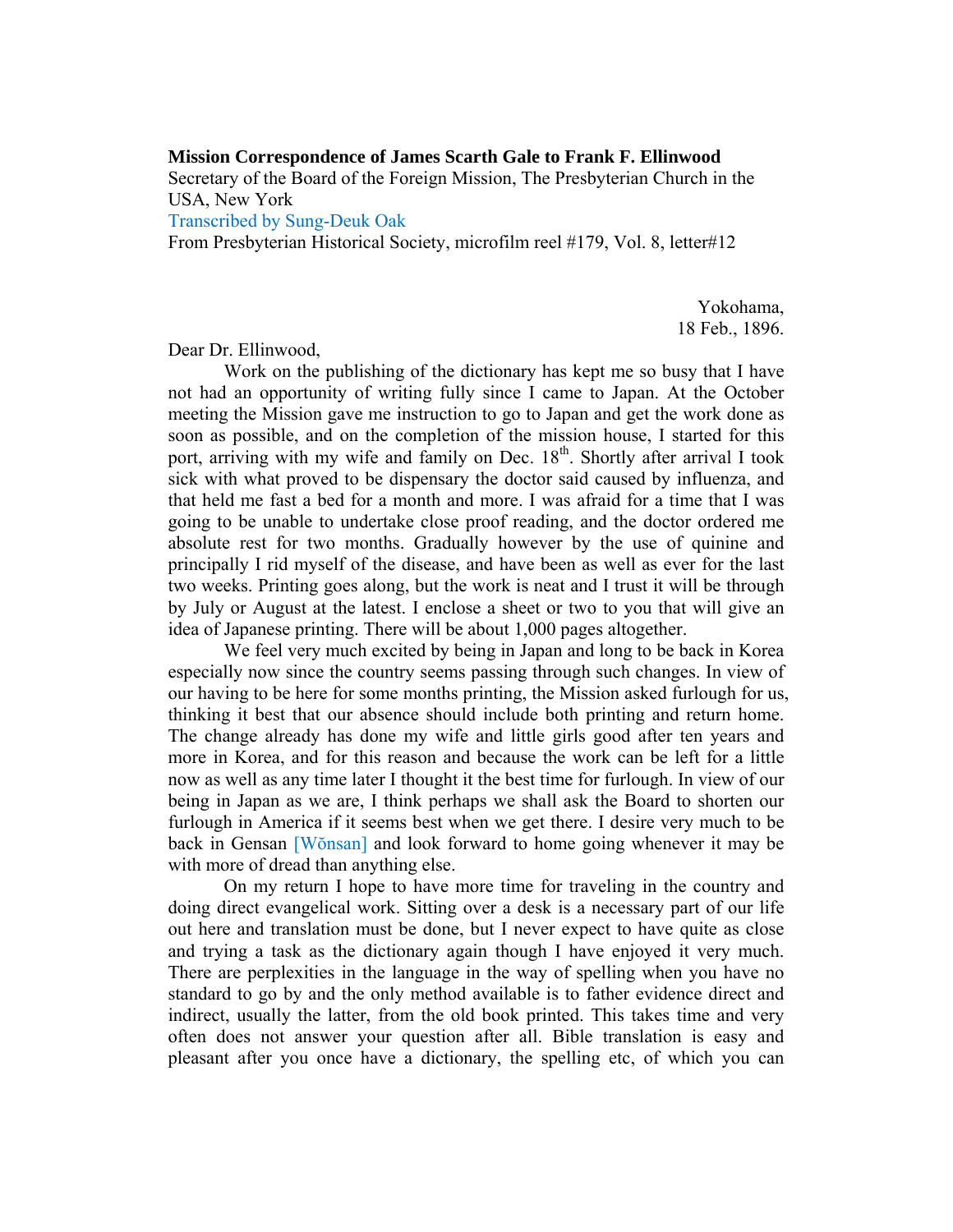depend on, and so I expect my desk work to be less difficult on my return to Korea.

 I have letters each mail from the Christians in Gensan and the interest in the Gospel seems on the increase notwithstanding political unrest. A month ago an order was issued to cut off their top-knots which caused a great deal of commotion and some loss of life through the country. When we remember that a Korean's religion and most cherished customs are associated with the top-knot which came down to time from the Mins of China or as some hold with Kija who was a contemporary of king Saul, we cannot wonder that they are back to past with it. Yesterday I had a letter from my helper Kim in Gensan from which I translate. "You will of course know of affairs in Korea and yet I must tell you of the disturbance caused by cutting the topknots. Though the king and all the officials have done so, the people have not followed, but have risen in Kangwŭn Province, destroyed the telegraph, and created a general disturbance. The Japanese soldiers marched inland and killed a number of natives at Ch'unch'ŭn, and for this reason we hear that the Japanese soldiers have been ordered to leave the country. A servant in the telegraph office has also been killed. In Wŭnsan [Wŏnsan] the magistrate and yamen writers have cut their hair and issued several orders for the people to do the same, but they refuse. Among the people most of the Roman Catholics have cut the hair, and among our own Christian company, Mr. Sö [Sŏ Kyŏngjo] from Whanghādo (Mr. Swallen's helper), Mr. Chŭn (Mr. Swallen's teacher) [Chŏn Kunbo], Mr. Yang (my former teacher). Kamyong (our cook) and other—in all seven have given up the topknots. The people in Wŭnsan say "It is the Romanists and other Christians alone that have cut their hair. These fellows have caused all the trouble in the country. They and their teaching and thus do they blaspheme against the Lord." Kim goes on to say "I have not yet decided what to do. I have been slow to follow the orders of the magistrates, and so have done very badly, but if hair cutting becomes indeed the law of the land, I shall not hesitate to follow." This will give an idea of how serious a matter it is for them Other parts of these letter and other letters to me show that the disturbances cause no lack of interest in the Gospel, but that the people grow earnest in their desire to know the truth and life grows serious to them.

 We are in receipt of telegram from Korea within the last week that changes matter altogether and causes us all anxiety though not one of us but what is glad to see. Japan turned out after her base murder of the Queen, for all foreigners in Korea and the large majority if foreigners elsewhere in the East are convinced that Japan sent Miura on his murderous mission well knowing what he meant to do. They also had their papers filled with fierce tirade against Underwood and other missionaries pretending that they investigated a riot in November all a fabrication. Dr. Allen was represented by his Government for acting the only part that a man with a Christian heart in him could not in his effort to save the king from a like fate to the queen, and yet he was reprimanded such being the influence of the Japanese even in Washington. After three months of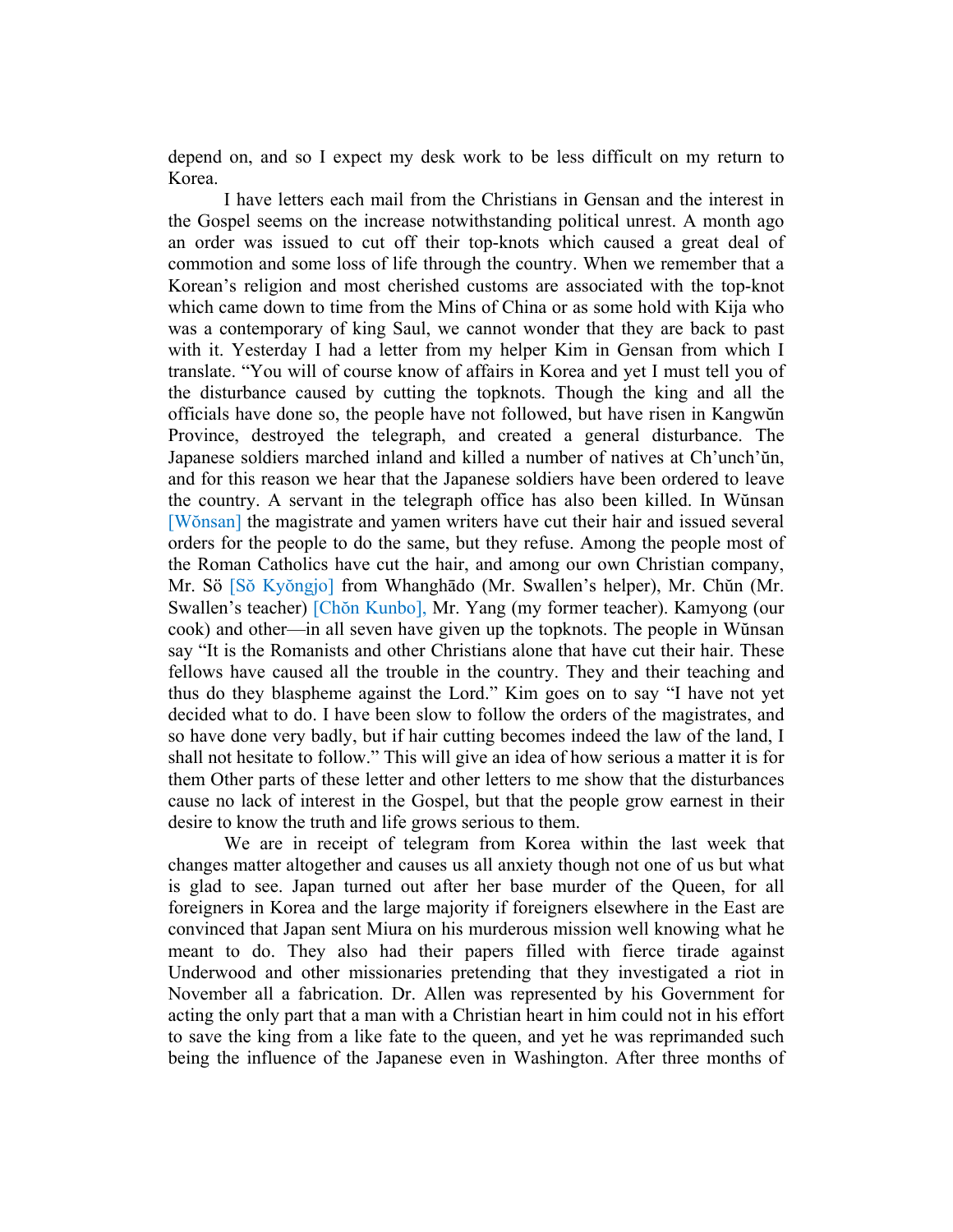such an effort to civilize Korea we are glad to see them turned out bag and baggage. General Miura is tried and notwithstanding that he confesses he plotted to murder the poor queen of Korea, they have let him off and restored all his official rights to him. Japan is not civilized much less as she Christianized. It seems to me the work here needs more prayerful earnest effort on the part of the missionaries than ever in Korea. What Russia means no one seems to know. We hope that the liberty of all foreigners may be carefully guarded.

 Last night I had a walk with Prince Eui Wha who is here in Japan. He is undoubtedly the heir to the throne of Korea, the Crown Prince being almost an idiot. This Prince Eui Wha is greatly delighted over the change the Japanese having entirely alienated him by the way of treating him since his coming to Japan. He is a very bright boy 19 years old and most exemplary in his behavior. He talks me he wants to be a Christian, and do his country good. I have seen him often though the Japanese have been opposed to his seeing other foreigners. We are all disappointed in Japan last year at the time I was hoping to see real reforms and blessing brought in Korea and desired to see Russia kept out, but Japan defeated all reforms by her resorting to old methods of the dark ages forgetting altogether that she was born with a new civilization. She is powerless to oppose Russia. Please pardon me for going into politics. It is a subject I keep completely clear of and with the exception of the Board I never write so to anyone. It does not help matter for missionaries to write on politics, and it may hinder their work to have their private opinion made known, and so I write to no one this but to the Board and I write to add one more voice to justify Underwood and Dr. Allen and other missionaries who have befriended the poor persecuted king of Korea through all the trials of the last few months.

 I am surprised that the Board has not full particulars of the death of the queen. I reached Seoul the day before and Mr. Jones and I slept the next night in the palace to be a sort of guard to the two American Generals there. I saw the King at that time and had a chance to receive his kind greeting, but the sad hopeless expression in his face I shall never forget. Hope died for him within the palace when the queen was killed. That night when I was sitting with General Dye and General Legendre in the next building to His Majesty, an attendant who spoke the only Korean came in and told me to tell the Generals that the king saw the murderers strike the queen and that they were Japanese and that he knew their names for they had had audience before. I said, "Get His Majesty to write names in Chinese and I will give it to the General." He returned with the names. The first of which reads in Japanese Skamoto [?] the fellow who confessed to have murdered the queen, the king's message then ended thus "tell the foreign office that if they will avenge the death of the queen and rid me of these Japanese. I will cut off my hair and wear sandals from it for them." It was the most imploring message that the Korean language was able to convey for him.

 The last note from the Board speaks of Mr. Swallen's proposed house site and offers a number of objections.  $1<sup>st</sup>$  the letter suggests that he might live in a